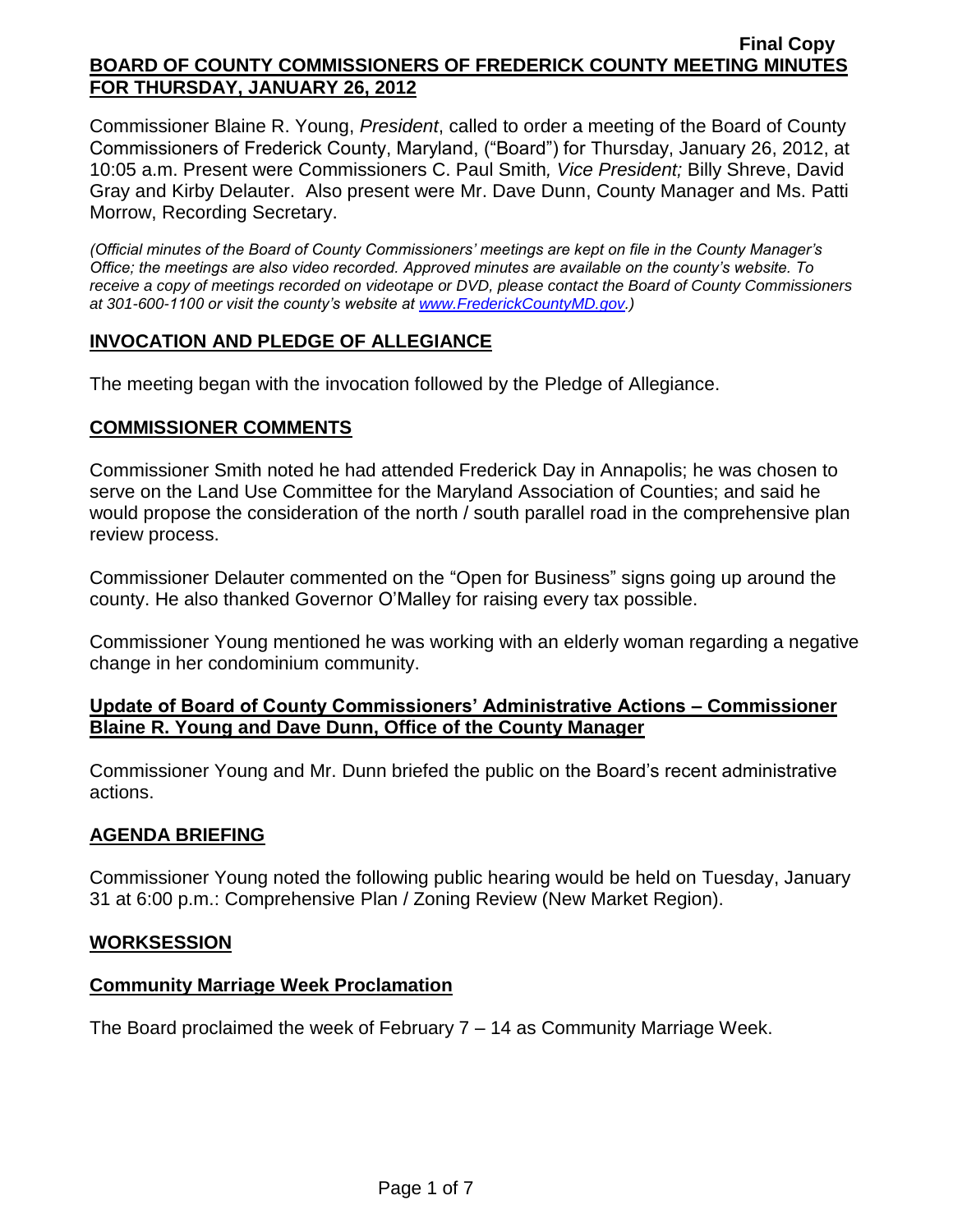### **Lunar New Year Proclamation**

The Board proclaimed January 23 as the beginning of the Lunar New Year.

## **Approval of a Resolution for the General Obligation Public Facilities Refunding Bonds of 2012 – Jim Cumbie, Esquire, Venable, LLP (County Bond Counsel)**

Mr. Cumbie presented the amending resolution to approve the sale of the bonds. Ms. Lori Depies, Finance Division and Mr. Sam Ketterman, Davenport & Company, LLC, participated in the discussion.

There were no public comments.

Commissioner Gray moved to adopt the resolution to approve the sale of the bonds. Commissioner Smith seconded the motion that passed 5-0.

(A copy of the approved/adopted resolution can be obtained in the County Manager's Office or from the county's website, [www.FrederickCountyMD.gov.](http://www.frederickcountymd.gov/))

## **Airport Property Purchase Offer – Richard McCain, Office of the County Attorney**

Mr. McCain presented the offer for the purchase of 1.63 acres of county property located at 296 Buckheimer Road.

There were no public comments.

Commissioner Shreve moved to take the purchase offer forward through the public review process. Commissioner Delauter seconded the motion that passed 5-0.

### **City of Frederick Annexation – Crum Property – John Dimitriou, Community Development Division**

Mr. Dimitriou presented the request from The City of Frederick to consider a determination of express approval regarding the Crum Annexation.

There were no public comments.

Commissioner Smith moved to find the allowable land use and density between the City's Mixed Use zone and the county's Agricultural (A) zone was substantially different and to grant express approval for development to proceed within five-years of the date of municipal approval. Commissioner Shreve seconded the motion that passed 4-1 with Commissioner Gray opposed.

## **City of Frederick Annexation – Thatcher Property - John Dimitriou, Community Development Division**

Mr. Dimitriou presented the request from The City of Frederick to consider a determination of express approval regarding the Thatcher Annexation.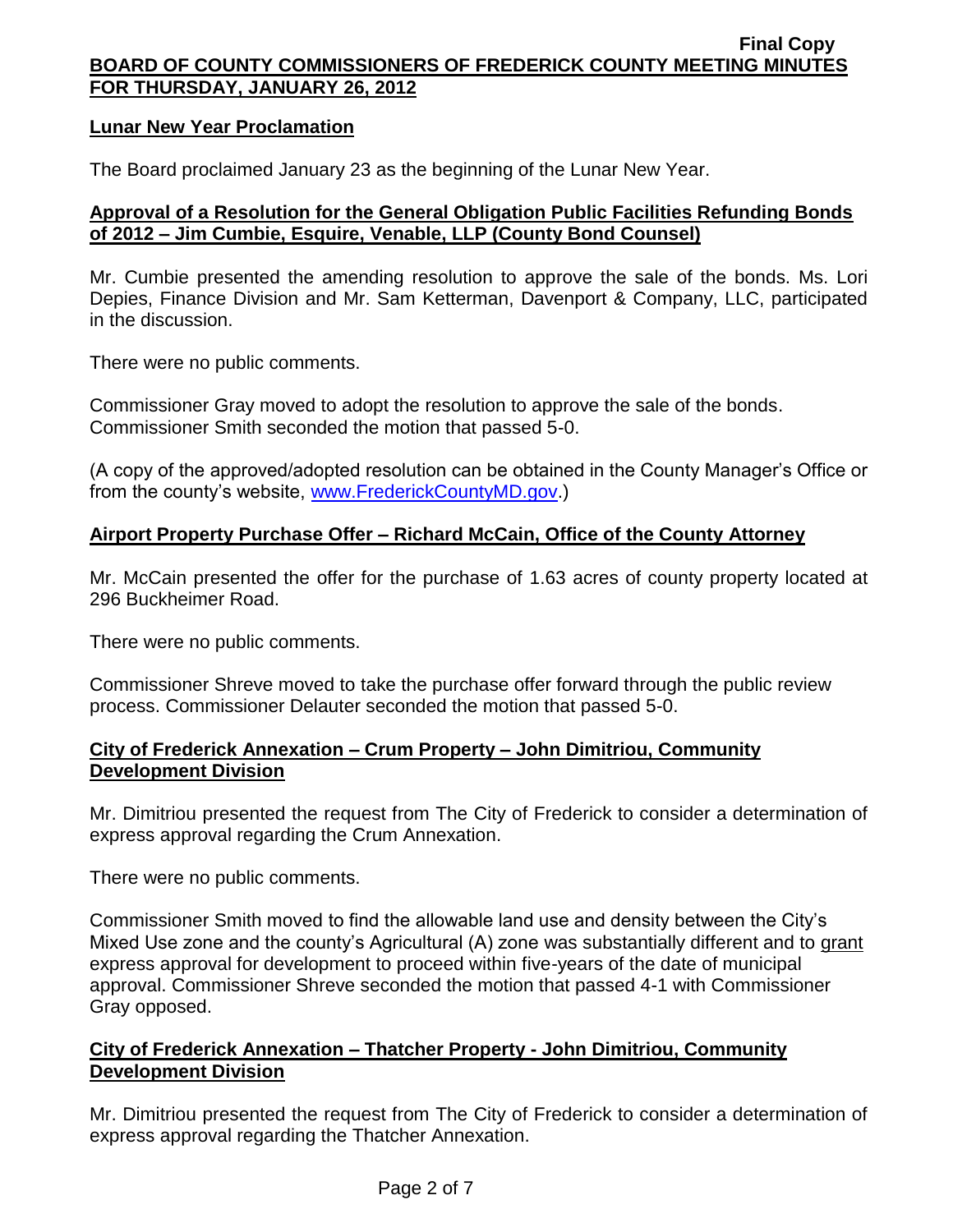There were no public comments.

Commissioner Smith moved to find the allowable land use and density between the City's Manufacturing / Office zone and the county's A and Resource Conservation zones was substantially different and to grant express approval for development to proceed within fiveyears of the date of municipal approval. Commissioner Delauter seconded the motion that passed 4-1 with Commissioner Gray opposed.

(Commissioner Delauter left the meeting at 11:05 a.m.)

## **ADMINISTRATIVE BUSINESS**

# **Approval of Board of County Commissioners' Meeting Minutes**

Commissioner Smith moved to approve the following minutes as presented:

- ◆ Thursday, December 1, 2011, Afternoon
- ◆ Tuesday, December 6, 2011, Evening

Commissioner Shreve seconded the motion that passed 4-0 with Commissioner Delauter absent.

## **Bid Awards - Purchasing Memo #12-118, Continuation of Contractual Veterinarian Services – Hal Good, Finance Division**

Commissioner Shreve moved to approve Purchasing Memo #12-118 as presented. Commissioner Smith seconded the motion that passed 4-0 with Commissioner Delauter absent.

## **Proposed Pilot Program – Public Improvements Agreement (PIA) for Roads and Drainage – Chuck Nipe, Public Works Division**

Mr. Tom Meunier, Public Works Division, and Mr. Nipe presented the proposed pilot program which would provide developers the ability to hire a third party consultant inspector to provide daily onsite inspection services.

Commissioner Young moved to approve the implementation of the pilot program as well as approval of the revised PIA format. Commissioner Shreve seconded the motion that passed 3-1-0 with Commissioner Gray opposed and Commissioner Delauter absent. It was indicated a 6-month status report would be given.

(Commissioner Delauter returned to the meeting.)

# **Brunswick Community Plan Amendment (CPA) Concurrence – Jim Gugel, Community Development Division**

Mr. Eric Soter, Community Development Division, and Mr. Carroll Jones, Mayor, City of Brunswick, participated in the discussion.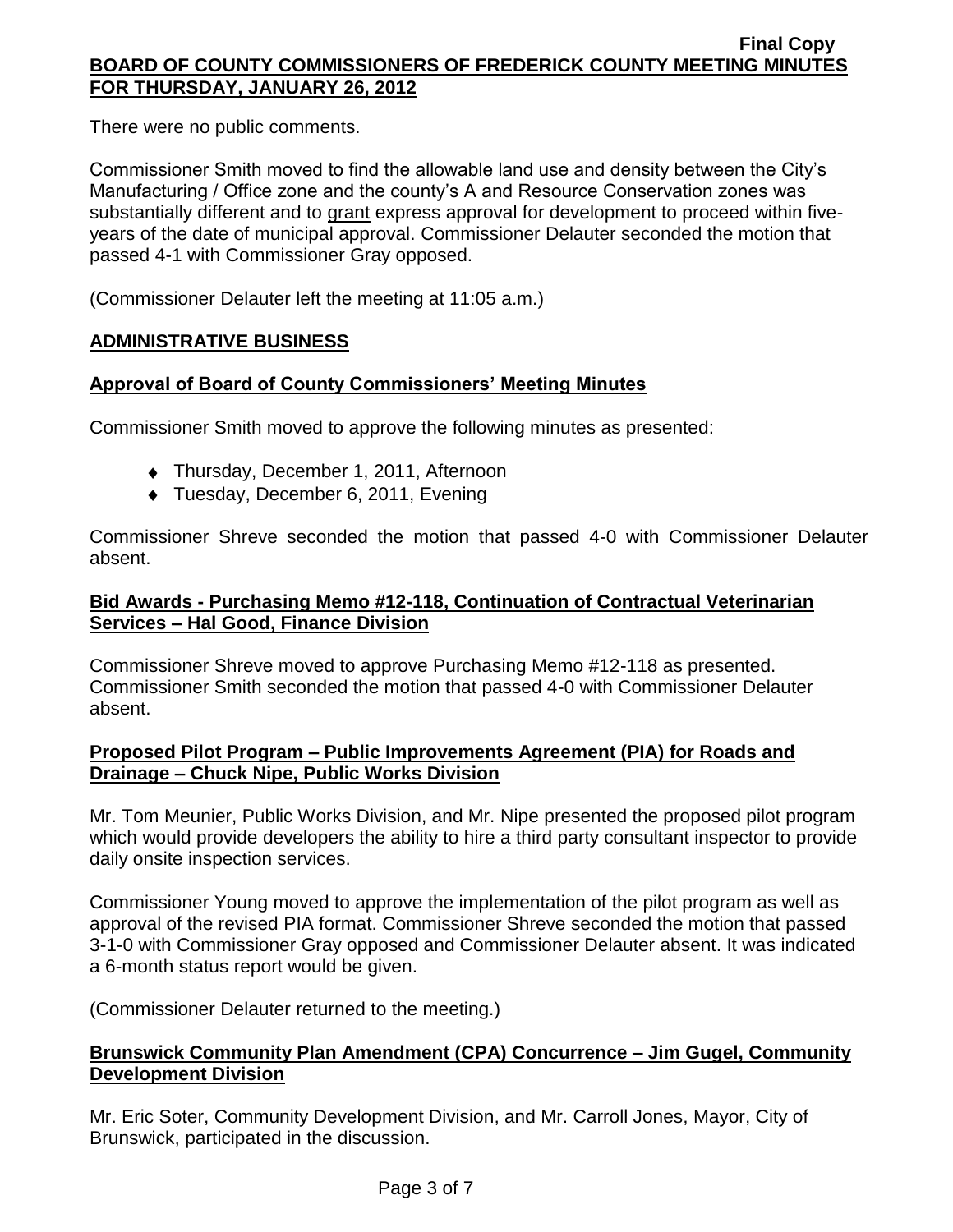Mr. Gugel noted the Frederick County Planning Commission granted its concurrence to proceed with a CPA for the Brunswick municipal growth area.

Commissioner Shreve moved to grant concurrence to initiate a CPA for the Brunswick municipal growth area. Commissioner Delauter seconded the motion that passed 5-0.

# **Final Amendment to Capacity Fee Agreement – Poole's Folly, LLC (d.b.a. Cracked Claw) – Kevin Demosky, Utilities and Solid Waste Management Division**

Mr. Demosky briefed the Board on the property owner's request to retract the capacity fee agreement and reduce the number of water and sewer taps allocated to the property.

Commissioner Smith moved to approve the final amendment to the capacity fee agreement as presented and authorize Commissioner Young to sign the amendment administratively. Commissioner Delauter seconded the motion that passed 5-0.

## **Illegal Immigration Issues - John Mathias, Office of the County Attorney**

Mr. Mathias presented several immigration related issues.

# English as the Official Language of Frederick County.

Commissioner Shreve moved to repeal Resolution #08-13 and propose an ordinance making English the official language of Frederick County and take it through the public review process. Commissioner Delauter seconded the motion that passed 4-1 with Commissioner Gray opposed.

## Requiring E-Verify

Sheriff Chuck Jenkins commented on E-Verify. It was indicated Mr. Mathias and Sheriff Jenkins would put together a work group to gather information regarding this initiative.

# Prohibiting the Harboring of Illegals in Rental Properties.

By a majority consensus (Commissioners Smith and Gray opposed), the Board concurred to take the idea of prohibiting the harboring of illegals in rental housing through the public review process.

It was noted Sheriff Jenkins would research the issue through a large property management firm in Baltimore.

# **Legislative Issues – John Mathias, Office of the County Attorney and Ragen Cherney, Office of the County Manager**

Mr. Mathias and Mr. Cherney briefed the Board on the issues before the Frederick County delegation members.

Commissioner Smith moved to concur with the proposed legislation regarding early voting centers. Commissioner Gray seconded the motion that passed 5-0.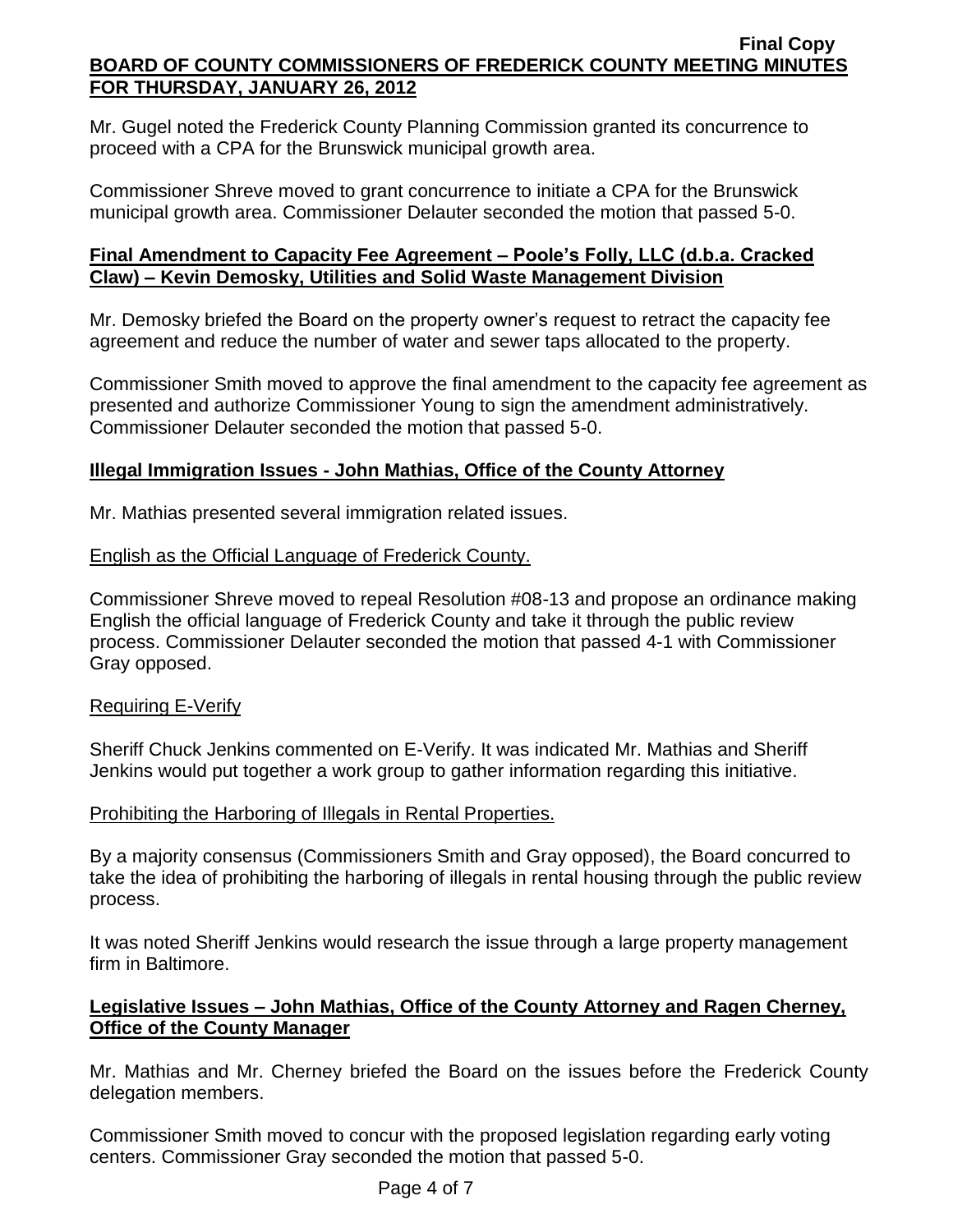Commissioner Smith moved to oppose House Bill (HB) 241 introduced by Delegate Galen Clagett regarding a memorandum of understanding for a downtown conference center. Commissioner Delauter seconded the motion that passed 5-0.

Ms. Lori Depies, Finance Division, commented on the proposed shift of the teacher pension liabilities to the county governments.

### **COMMISSIONER COMMENTS**

None.

## **PUBLIC COMMENTS**

None.

## **QUESTIONS – PRESS**

None.

## **CLOSED SESSION**

Commissioner Smith moved to go into closed session under the Maryland Annotated Code State Government Article § 10-508(a) (1) To discuss: (i) The appointment, employment, assignment, promotion, discipline, demotion, compensation, removal, resignation, or performance evaluation of appointees, employees, or officials over whom it has jurisdiction; or (ii) Any other personnel matter that affects one or more specific individuals. Commissioner Shreve seconded the motion that passed 5-0.

## **ADJOURN**

The meeting adjourned at 1:00 p.m.

Patricia A. Morrow Recording Secretary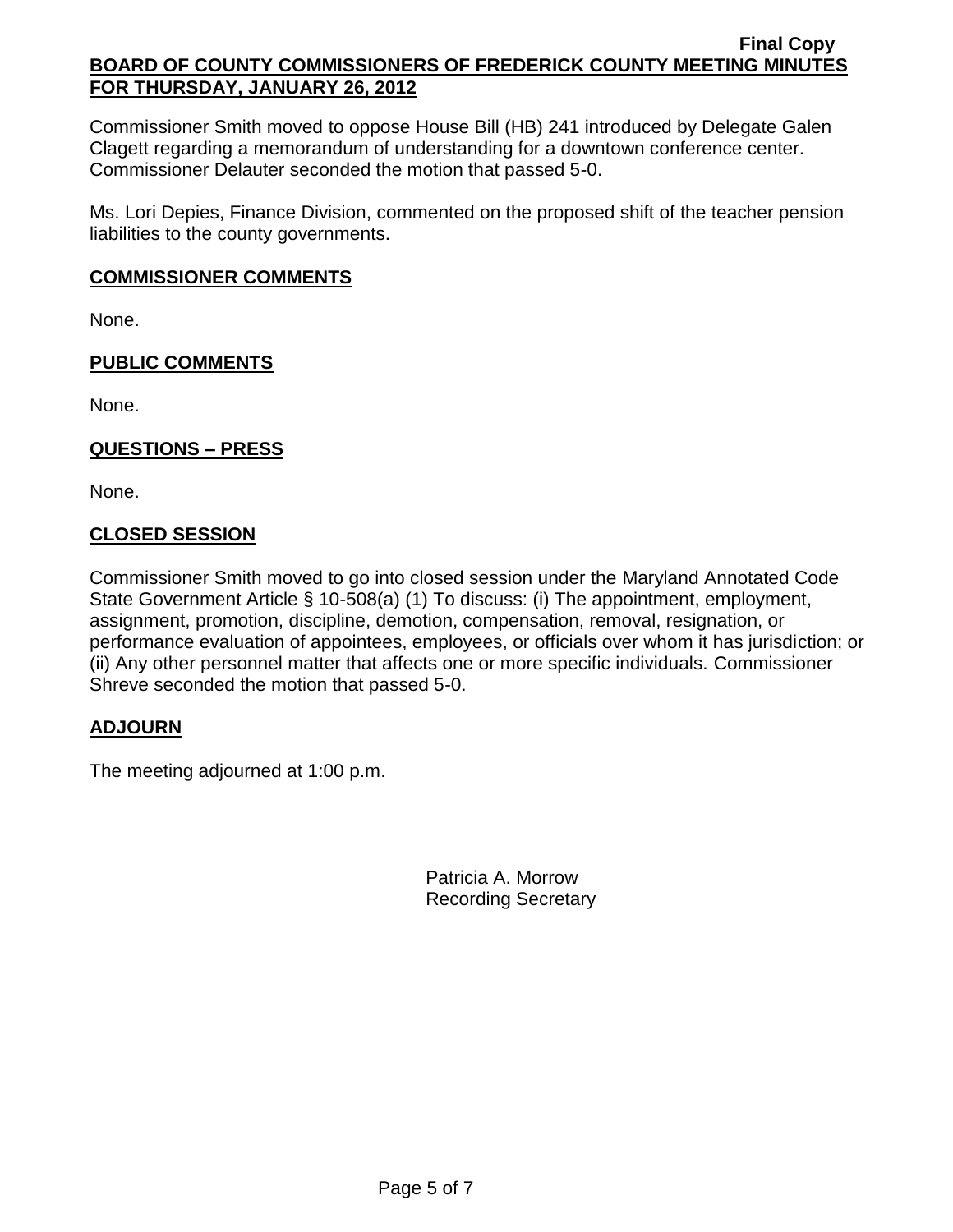# **FORM OF STATEMENT FOR CLOSING THE MEETING OF THURSDAY, JANUARY 26, 2012**

# **STATUTORY AUTHORITY TO CLOSE SESSION**

## **State Government Article §10-508(a):**

(1) To discuss: (i) The appointment, employment, assignment, promotion, discipline, demotion, compensation, removal, resignation, or performance evaluation of appointees, employees, or officials over whom it has jurisdiction; or (ii) Any other personnel matter that affects one or more specific individuals.

### **Motion:**

Commissioner Smith moved to go into closed session under the Maryland Annotated Code State Government Article § 10-508 (1) To discuss: (i) The appointment, employment, assignment, promotion, discipline, demotion, compensation, removal, resignation, or performance evaluation of appointees, employees, or officials over whom it has jurisdiction; or (ii) Any other personnel matter that affects one or more specific individuals. Commissioner Shreve seconded the motion that passed 5-0.

### **Time and Location:**

1:05 p.m. – Third Floor Meeting Room, Winchester Hall

## **Topic to be Discussed:**

To discuss a personnel matter involving an individual county employee or official.

Patricia Morrow Recording Secretary